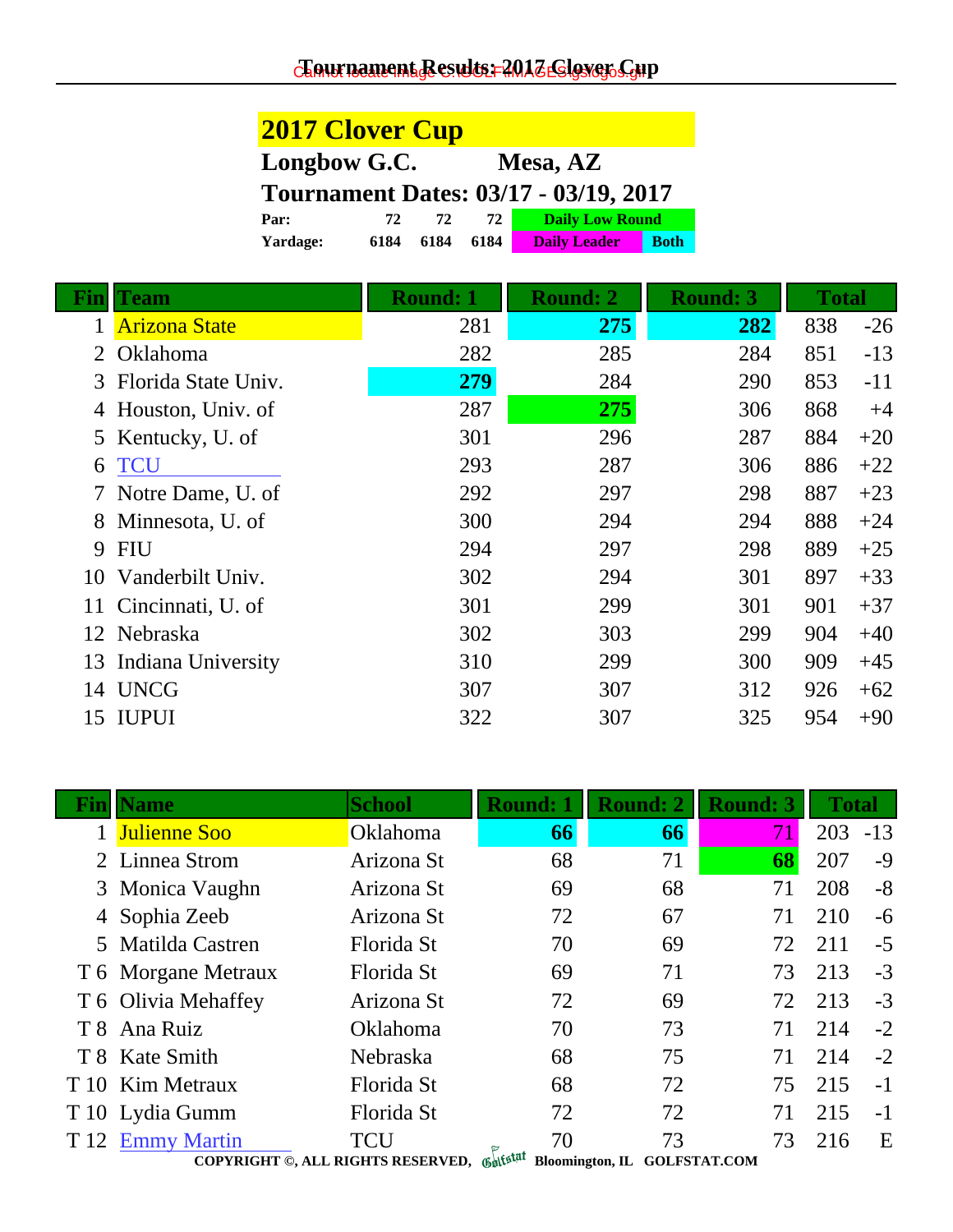## $c$ Eournament Results: 2017 ES!gs@c.Gup

| Fin  | <b>Name</b>               | <b>School</b> | <b>Round: 1</b> | <b>Round: 2</b> | <b>Round: 3</b> | <b>Total</b> |
|------|---------------------------|---------------|-----------------|-----------------|-----------------|--------------|
|      | T 12 Ivon Reijers         | Houston       | 74              | 71              | 71              | 216<br>E     |
|      | T 12 Leonie Harm          | Houston       | 75              | 66              | 75              | 216<br>E     |
| 15   | <b>Madison Kerley</b>     | Arizona St    | 72              | 71              | 74              | 217<br>$+1$  |
|      | T 16 Emma Albrecht        | Notre Dame    | 72              | 73              | 74              | 219<br>$+3$  |
|      | T 16 Josephine Chang      | Kentucky      | 75              | 72              | 72              | 219<br>$+3$  |
|      | T 16 Roberta Liti         | Arizona St    | 74              | 72              | 73              | 219<br>$+3$  |
|      | T 16 Sabrine Garrison     | Minnesota     | 75              | 74              | 70              | 219<br>$+3$  |
|      | T 16 Valerie Tanguay      | Oklahoma      | 73              | 73              | 73              | 219<br>$+3$  |
|      | T 21 Camila Serrano       | <b>FIU</b>    | 70              | 71              | 79              | 220<br>$+4$  |
|      | T 21 Christina Gloor      | Cincinnati    | 75              | 71              | 74              | 220<br>$+4$  |
|      | T 21 Courtney Tibiletti   | Houston       | 66              | 73              | 81              | 220<br>$+4$  |
|      | T 21 Heather Ciskowski    | Minnesota     | 73              | 73              | 74              | 220<br>$+4$  |
| T 21 | Isabella DiLisio          | Notre Dame    | 67              | 77              | 76              | 220<br>$+4$  |
|      | T 26 Abbey Carlson        | Vanderbilt    | 74              | 75              | 72              | 221<br>$+5$  |
|      | T 26 Amanda Doherty       | Florida St    | 73              | 74              | 74              | 221<br>$+5$  |
|      | T 26 Aneta Abrahamova     | <b>IUPUI</b>  | 72              | 72              | 77              | 221<br>$+5$  |
|      | T 26 Hannah Wood          | Oklahoma      | 77              | 73              | 71              | 221<br>$+5$  |
|      | T 26 Megan Thothong       | Houston       | 73              | 69              | 79              | 221<br>$+5$  |
| T 31 | <b>Brooke McDougald</b>   | <b>TCU</b>    | 70              | 71              | 81              | 222<br>$+6$  |
| T 31 | Emie Peronnin             | Minnesota     | 74              | 74              | 74              | 222<br>$+6$  |
|      | T 31 Grace Rose           | Kentucky      | 75              | 74              | 73              | 222<br>$+6$  |
|      | T 34 Car Rotzinger-Balles | <b>FIU</b>    | 72              | 75              | 76              | 223<br>$+7$  |
|      | T 34 Jordan Ferreira      | Notre Dame    | 76              | 73              | 74              | 223<br>$+7$  |
|      | T 34 Rylee Pedigo         | Oklahoma      | 73              | 79              | 71              | 223<br>$+7$  |
| T 37 | Allie Andersen            | Houston       | 74              | 69              | 81              | 224<br>$+8$  |
|      | T 37 Kelly McGovern       | <b>TCU</b>    | 78              | 71              | 75              | 224<br>$+8$  |
|      | T 39 Courtney Zeng        | Vanderbilt    | 75              | 73              | 77              | 225<br>$+9$  |
|      | T 39 Isabelle Johansson   | Kentucky      | 76              | 76              | 73              | 225<br>$+9$  |
|      | T 39 Kate Sborov          | Vanderbilt    | 78              | 71              | 76              | 225<br>$+9$  |
|      | T 42 Alexandra Farnsworth | Vanderbilt    | 75              | 75              | 76              | $226 + 10$   |
|      | T 42 Annie Sritragul      | Nebraska      | 78              | 74              | 74              | $226 + 10$   |
|      | T 42 Coralia Arias        | <b>FIU</b>    | 78              | 74              | 74              | $226 + 10$   |
|      | T 42 Theresa-Ann Jedra    | Indiana       | 76              | 77              | 73              | $226 + 10$   |
|      | T 46 Anika Hitt           | Cincinnati    | 77              | 73              | 77              | $227 + 11$   |
|      | T 46 Annika Clark         | <b>TCU</b>    | 75              | 75              | 77              | $227 + 11$   |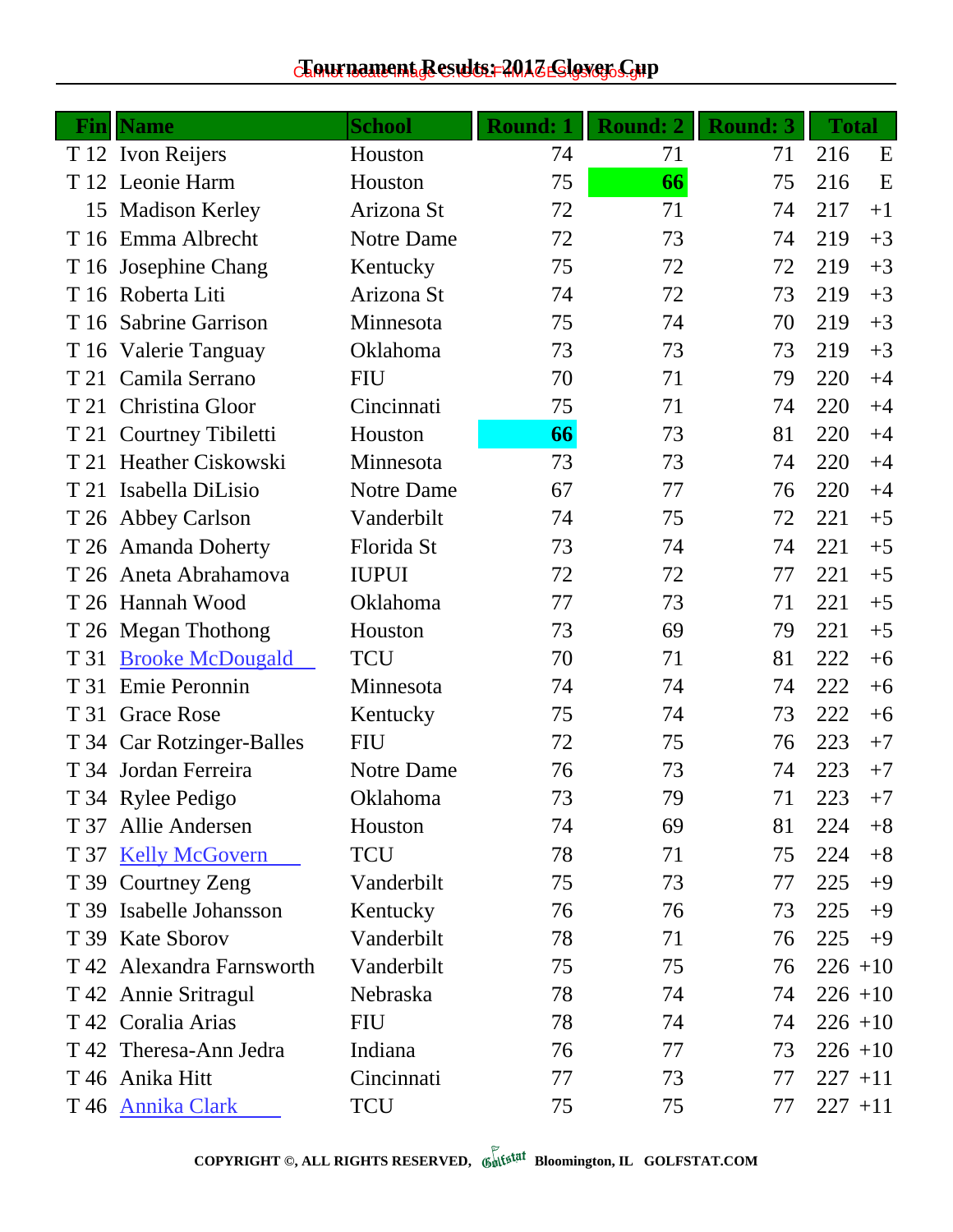## $c$ Eournament Results: 2017 ES!gs@c.Gup

| Fin | <b>Name</b>               | <b>School</b> | <b>Round: 1</b> | <b>Round: 2</b> | <b>Round: 3</b> | <b>Total</b> |
|-----|---------------------------|---------------|-----------------|-----------------|-----------------|--------------|
|     | T 46 Diana Velez-Gordillo | <b>FIU</b>    | 75              | 77              | 75              | $227 + 11$   |
|     | T 46 Mia Ayer             | Notre Dame    | 77              | 75              | 75              | $227 + 11$   |
|     | T 50 Alexis Kershaw       | <b>UNCG</b>   | 77              | 73              | 78              | $228 + 12$   |
|     | T 50 Erin Harper          | Indiana       | 80              | 74              | 74              | $228 + 12$   |
|     | T 50 Valentina Herrera    | Cincinnati    | 76              | 77              | 75              | $228 + 12$   |
|     | T 53 Alix Kong            | Indiana       | 79              | 69              | 81              | $229 + 13$   |
|     | T 53 Claire Carlin        | Kentucky      | 85              | 75              | 69              | $229 + 13$   |
|     | T 53 Natalia Asensio      | <b>UNCG</b>   | 77              | 77              | 75              | $229 + 13$   |
|     | T 56 Ana Sanjuan          | Indiana       | 76              | 76              | 78              | $230 + 14$   |
|     | T 56 Maddie Rose Hamilton | Notre Dame    | 79              | 76              | 75              | $230 + 14$   |
|     | T 58 Emma Fisher          | Indiana       | 78              | 73              | 80              | $231 + 15$   |
|     | T 58 Muyu Wu              | Minnesota     | 81              | 73              | 77              | $231 + 15$   |
|     | T 60 Alyssa Burritt       | Cincinnati    | 79              | 78              | 75              | $232 + 16$   |
|     | T 60 Ashley Cassidy       | Cincinnati    | 73              | 79              | 80              | $232 + 16$   |
|     | T 60 Audrey Judd          | Nebraska      | 77              | 75              | 80              | $232 + 16$   |
|     | T 60 Carolina Garrett     | Indiana       | 81              | 72              | 79              | $232 + 16$   |
|     | T 60 Katerina Krasova     | <b>FIU</b>    | 77              | 82              | 73              | $232 + 16$   |
|     | T 60 Maggie Heggerston    | Minnesota     | 78              | 78              | 76              | $232 + 16$   |
|     | T 60 Sarah Pravecek       | Nebraska      | 79              | 79              | 74              | $232 + 16$   |
|     | 67 Louisa Tichy           | <b>UNCG</b>   | 77              | 78              | 78              | $233 + 17$   |
|     | T 68 Elisa Pierre         | Indiana       | 78              | 84              | 75              | $237 + 21$   |
|     | T 68 MeKenzie Hilsmeyer   | <b>IUPUI</b>  | 83              | 75              | 79              | $237 + 21$   |
|     | T 70 Kendall Dobbins      | <b>UNCG</b>   | 76              | 83              | 85              | $244 + 28$   |
|     | T 70 Kristin Powers       | <b>UNCG</b>   | 84              | 79              | 81              | $244 + 28$   |
|     | T 72 Kari Bellville       | Notre Dame    | 80              | 83              | 82              | $245 + 29$   |
|     | T 72 Lindsey Budnik       | <b>IUPUI</b>  | 80              | 81              | 84              | $245 + 29$   |
|     | T 74 Allison Snakard      | Notre Dame    | 82              | 83              | 81              | $246 + 30$   |
|     | T 74 Emily Gillman        | Nebraska      | 80              | 81              | 85              | $246 + 30$   |
|     | 76 Pear Siriko            | Indiana       | 83              | 81              | 86              | $250 + 34$   |
| 77  | Erin Ingram               | <b>IUPUI</b>  | 87              | 79              | 87              | $253 + 37$   |
| 78  | Janie Fineis              | Notre Dame    | 89              | 84              | 84              | $257 + 41$   |
|     | 79 Paige Crafton          | Indiana       | 86              | 89              | 84              | $259 + 43$   |
| 80  | Lindsey Hackleman         | <b>IUPUI</b>  | 88              | 88              | 85              | $261 + 45$   |
|     | 81 Emily Kurey            | <b>UNCG</b>   | 90              | 87              | 88              | $265 + 49$   |
|     | 82 Antonia Scherer        | Vanderbilt    | 96              | 86              | 84              | $266 + 50$   |